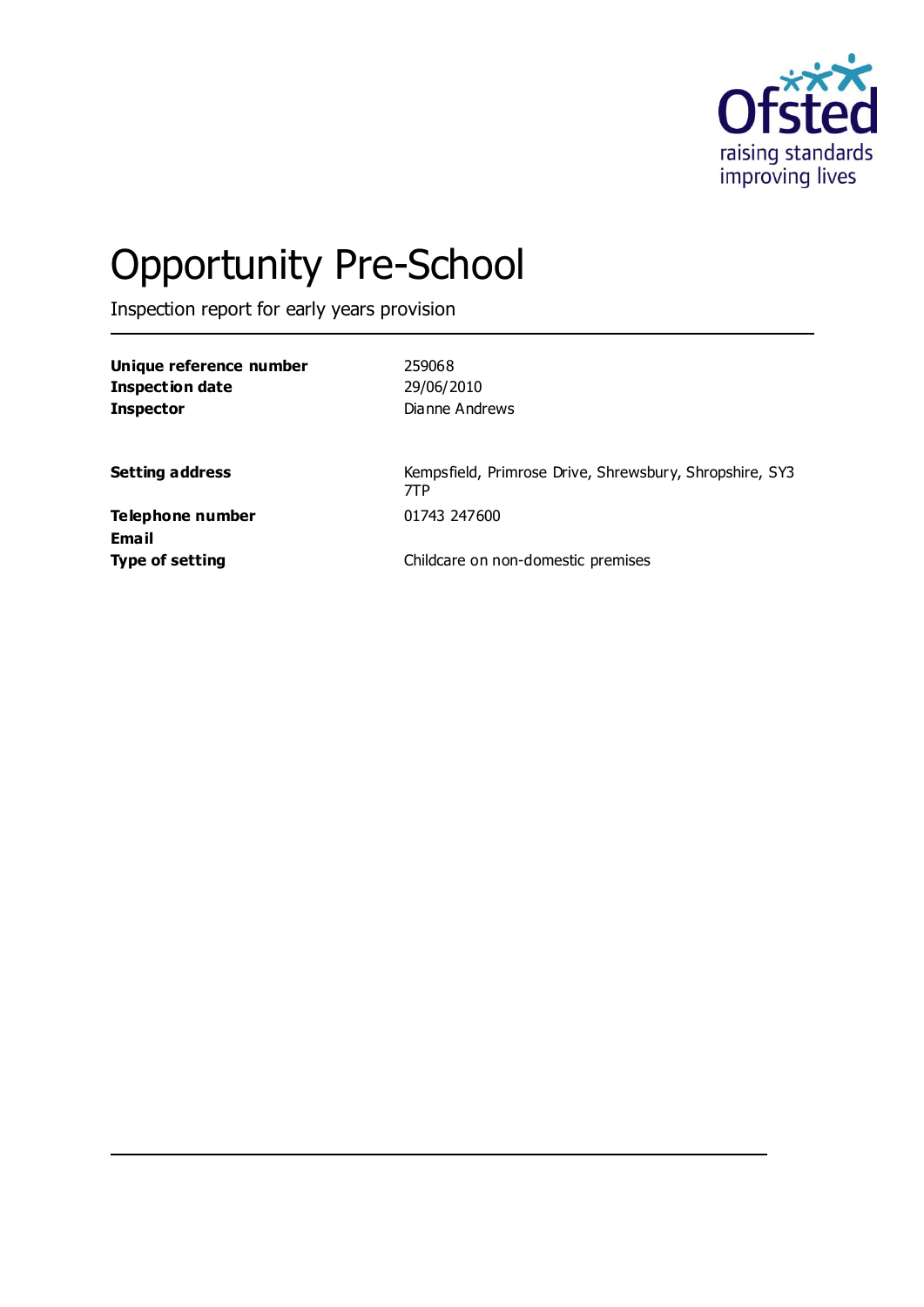The Office for Standards in Education, Children's Services and Skills (Ofsted) regulates and inspects to achieve excellence in the care of children and young people, and in education and skills for learners of all ages. It regulates and inspects childcare and children's social care, and inspects the Children and Family Court Advisory Support Service (Cafcass), schools, colleges, initial teacher training, work-based learning and skills training, adult and community learning, and education and training in prisons and other secure establishments. It rates council children's services, and inspects services for looked after children, safeguarding and child protection.

If you would like a copy of this document in a different format, such as large print or Braille, please telephone 0300 123 1231, or email enquiries@ofsted.gov.uk.

You may copy all or parts of this document for non-commercial educational purposes, as long as you give details of the source and date of publication and do not alter the information in any way.

Royal Exchange Buildings St Ann's Square Manchester M2 7LA

T: 0300 123 1231 Textphone: 0161 618 8524 E: enquiries@ofsted.gov.uk W: [www.ofsted.gov.uk](http://www.ofsted.gov.uk/)

© Crown copyright 2010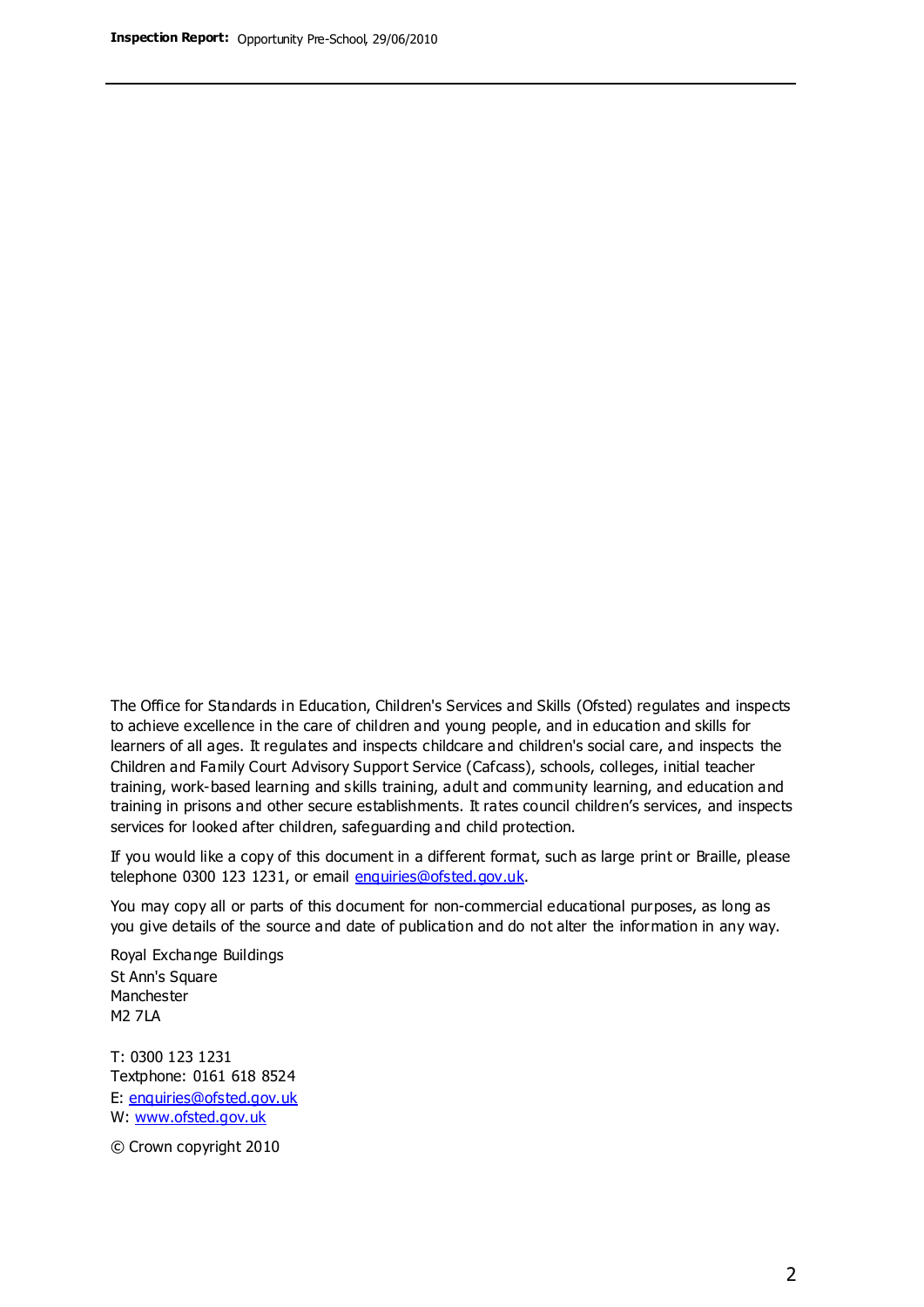# **Introduction**

This inspection was carried out by Ofsted under Sections 49 and 50 of the Childcare Act 2006 on the quality and standards of the registered early years provision. 'Early years provision' refers to provision regulated by Ofsted for children from birth to 31 August following their fifth birthday (the early years age group). The registered person must ensure that this provision complies with the statutory framework for children's learning, development and welfare, known as the *Early* Years Foundation Stage.

The provider must provide a copy of this report to all parents with children at the setting where reasonably practicable. The provider must provide a copy of the report to any other person who asks for one, but may charge a fee for this service (The Childcare (Inspection) Regulations 2008 regulations 9 and 10).

Children only attend this setting before and/or after the school day and/or during the school holidays. The judgements in this report reflect the quality of early years provision offered to children during those periods.

Please see our website for more information about each childcare provider. We publish inspection reports, conditions of registration and details of complaints we receive where we or the provider take action to meet the requirements of registration.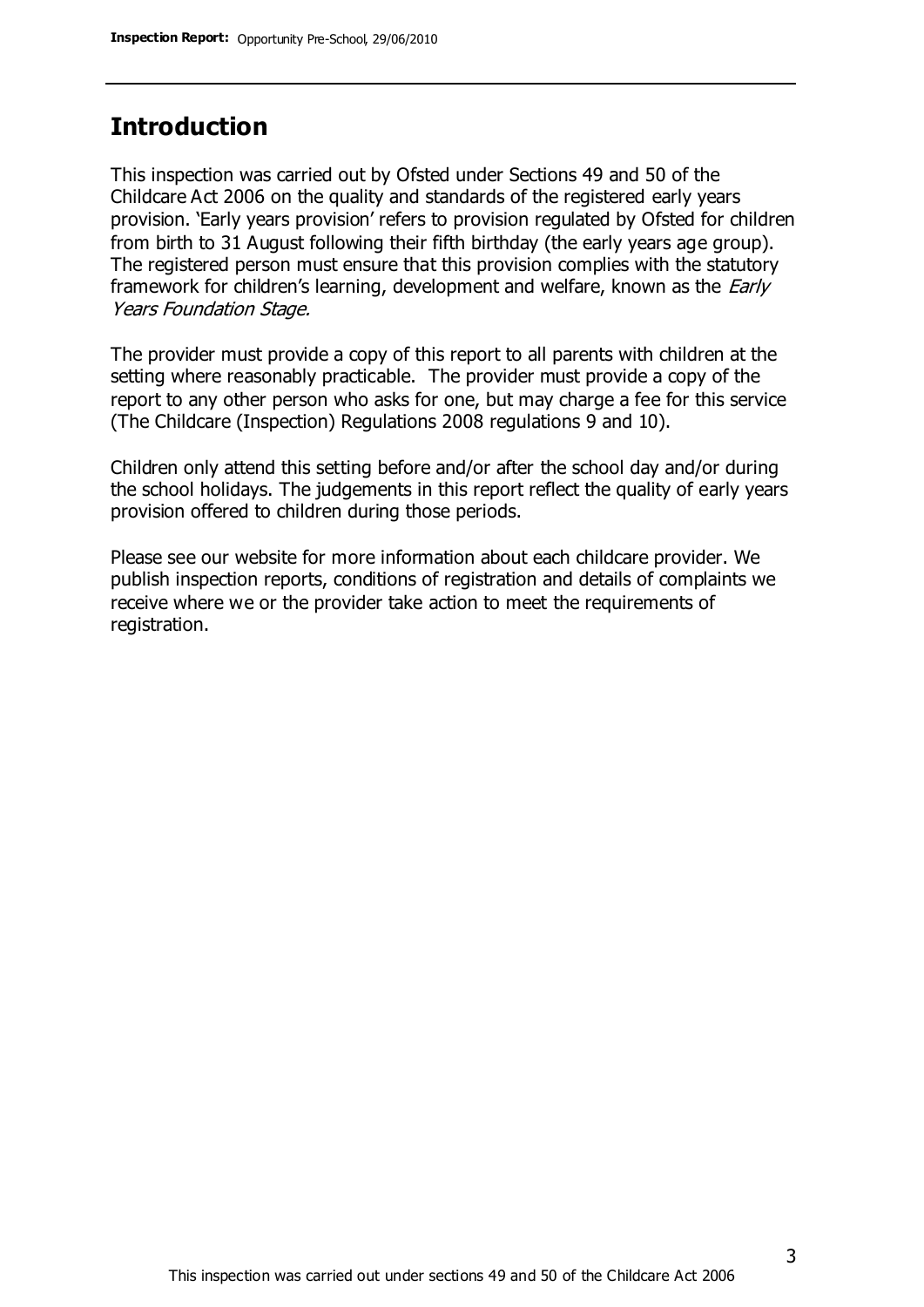# **Description of the setting**

Opportunity Pre-School was established in 1989. It is situated in the Reabrook area of Shrewsbury in Shropshire and serves the Shrewsbury area. The purpose-built nursery has one activity room and secure outdoor play areas. The building has disabled access, disabled parking and disabled toilet. Adaptations are in place for the visually impaired.

The pre-school is registered on the Early Years Register to care for up to 20 children in the early years age group. There are currently 42 children aged from two years to under five years on roll. This includes 31 funded three and four-yearolds and two funded two-year-olds. The pre-school supports children who have special educational needs and/or disabilities and those who speak English as an additional language. The pre-school is open Monday to Friday during term-time only. Session times are from 9.00am until 11.30am and from 12.15pm until 2.45pm. There is a lunch club facility between 11.30am and 12.15pm for children wishing to stay all day. Children attend a variety of sessions.

There are six members of staff working with the children. The pre-school leader is a qualified teacher and has Early Years Professional status. All other staff hold suitable early years qualifications. The pre-school is a member of the Pre-school Learning Alliance.

## **The overall effectiveness of the early years provision**

Overall the quality of the provision is outstanding.

The organisation and management of the pre-school is highly effective in promoting excellent outcomes for all children. They flourish with the support, care and dedication demonstrated by each member of staff; they are extremely happy, confident and settled and have great fun in an environment where their welfare needs are consistently and effectively promoted. Highly valued partnerships with parents and others ensures individual needs are closely met. Management and staff are highly successful in ensuring that all children are well integrated and achieving as much as they can, and in overcoming barriers which may prevent this. The proficient and accurate systems of monitoring and assessment show considerable capacity to maintain continuous improvement. Fresh and resourceful ideas implemented following identification for improvements, enables the setting to accomplish the outstanding quality that they strive for.

# **What steps need to be taken to improve provision further?**

To further improve the high quality early years provision the registered person should consider:

promote children's understanding of why rules exist further when explaining boundaries and limits to them.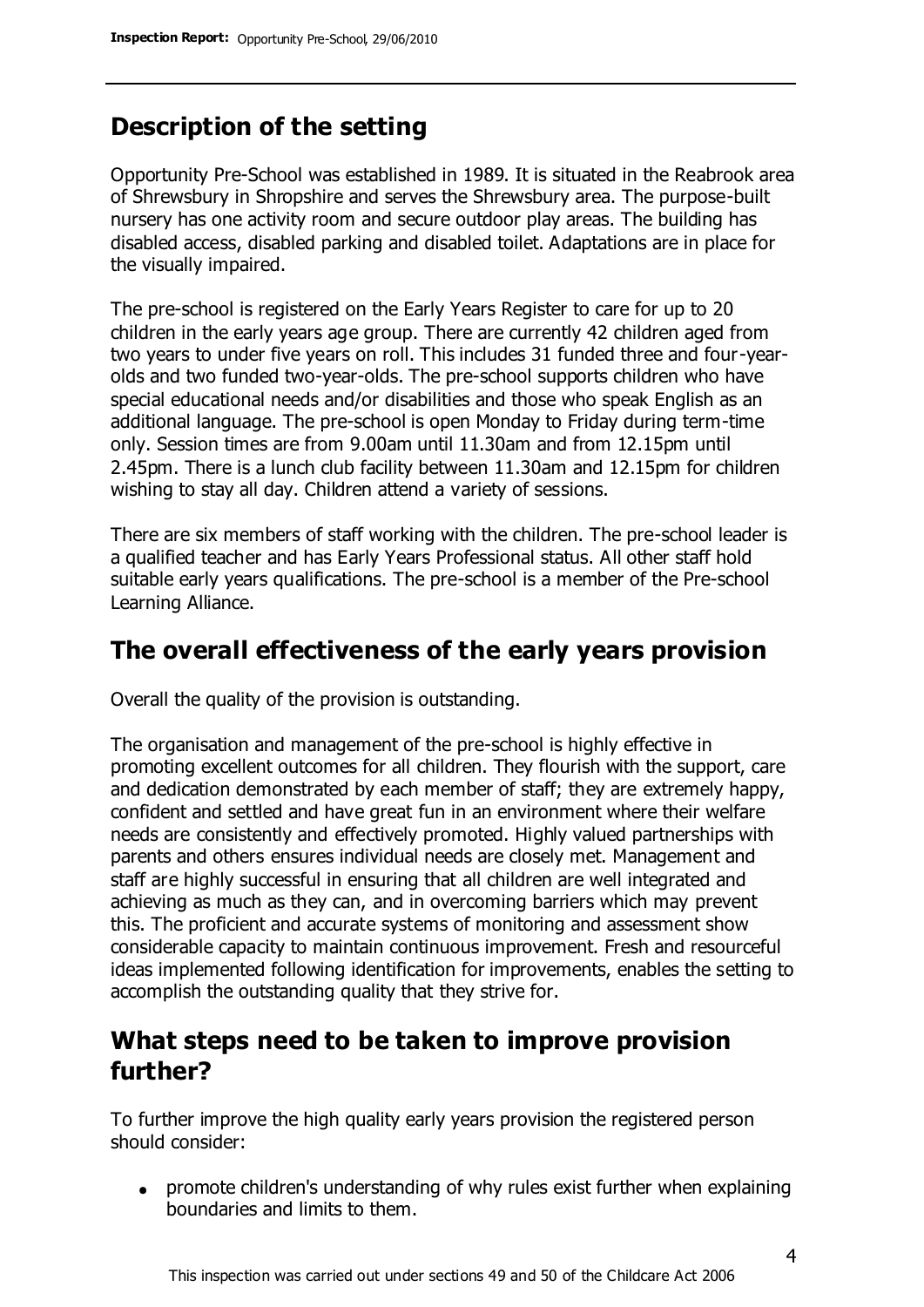# **The effectiveness of leadership and management of the early years provision**

The manager and her staff plan their work in great detail and provide outstanding provision to promote the children's excellent learning and development during their time in pre-school. An excellent range of policies and procedures are implemented diligently to ensure the efficient management of the setting and to safeguard the children's well-being effectively. Staff have designated roles and responsibilities in relation to safeguarding children and attend training opportunities to update and secure their knowledge and understanding. There are very effective procedures in place for identifying any child at risk of harm and liaising with the appropriate child agencies. Robust recruitment and vetting procedures and continued professional development support the high motivation of staff, ensuring that children are cared for by enthusiastic and valued adults.

The manager uses a variety of ways to review the setting's practice regularly and through this ensures that they are highly successful in continuing to make improvements. The constructive methods of self-evaluation enable the valued opinions of staff, parents and others to be listened to and acted upon. For instance, parents complete questionnaires to review aspects, such as the key person system, to ensure that it is working effectively; they made comments such as 'having a key worker has helped give my child confidence in being in a different environment.' Children also have opportunities to contribute to the reflective practice as they evaluate their visits to the Forest School provision, this enables staff to effectively plan for future activities.

The excellent leadership, management and staff relationships promote efficient team work. All staff are proactive in the implementation of their roles and daily responsibilities; their use of initiative ensures all areas of the premises remain safe and secure throughout the session. Cohesive staff deployment ensures children are closely supported and supervised and are kept active and involved. Key persons are assigned to individual children to ensure their needs are met, to monitor their development and to form notable relationships with parents. The considerable importance the setting gives to the partnership with parents is inspiring. Parents are unanimous in their praise and appreciation of the pre-school. They particularly benefit from the close working relationships formed and are actively involved in many social events such as local arts festivals. They are invited to sessions to help them become familiar and learn more about how the setting delivers the educational programme or to innovative relaxation evenings with an alternative therapist.

The pre-school is highly committed to providing a fully inclusive provision and excels in ensuring that all children's needs are met. Children with special educational needs and/or disabilities and those who speak English as an additional language are fully involved at the setting. Staff seek advice, support and proactively welcome regular visits from outside agencies to improve their knowledge and ability to ensure all children thrive in this adaptable environment. Communication with other early years settings and local primary schools is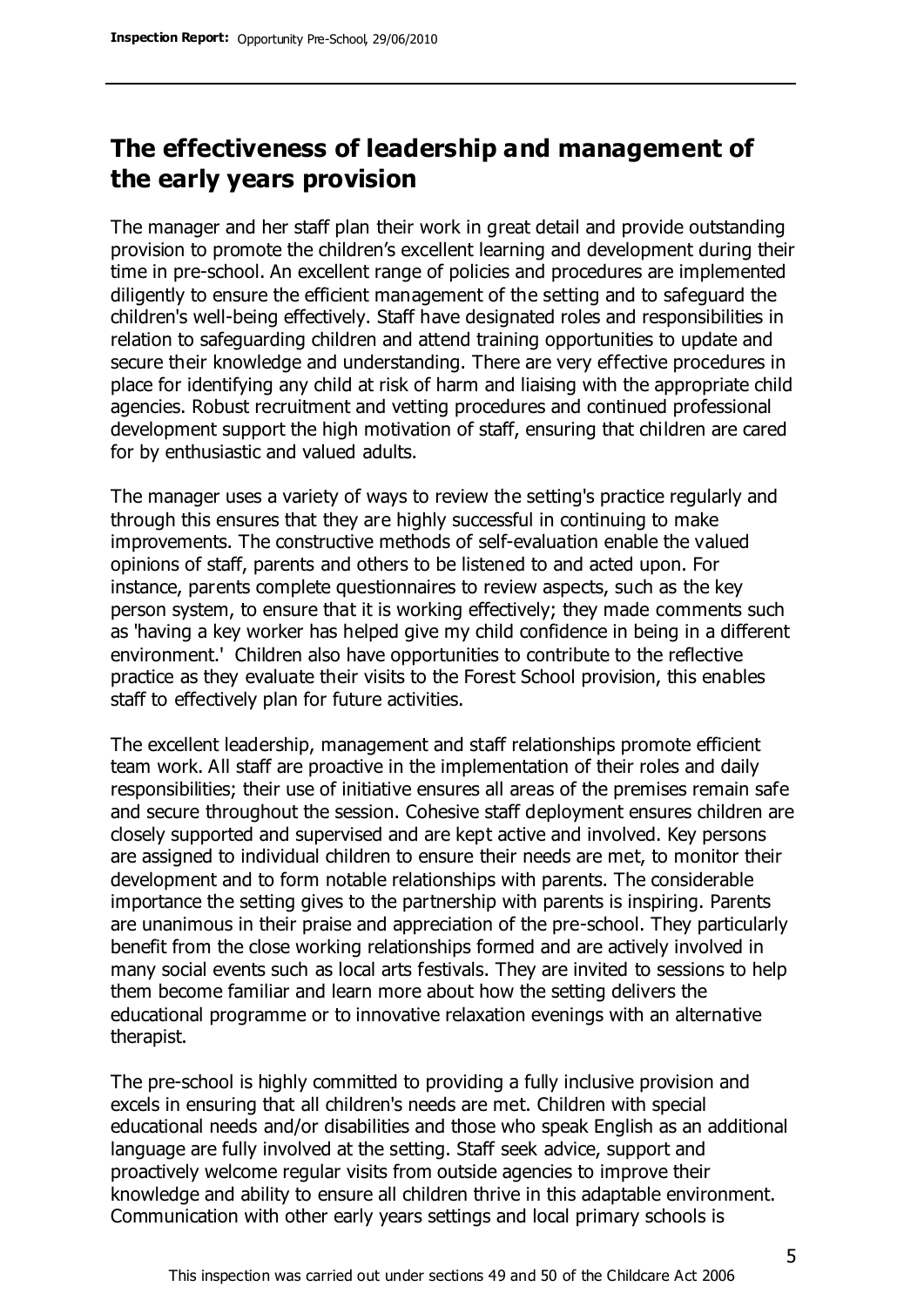excellent. The manager shares her knowledge, skills and good practice with others during informal visits and training sessions; following a successful educational visit to Reggio Emilia in Northern Italy she is enabling other practitioners to share in the Reggio philosophy, focussing on the 'Unique Child' in order to enhance children's pre-school experience.

## **The quality and standards of the early years provision and outcomes for children**

Children's welfare is extensively promoted within the safe and secure environment. Children are welcomed at the door by an enthusiastic, familiar adult and settle easily into the pre-school routines. Staff's proactive, consistent and efficient systems for monitoring safety ensure that children are not at risk. Risk assessment posters prominently displayed highlight and remind staff and any visitors about how to keep children safe. Children learn about their own and others safety through purposeful experiences and discuss safe practices at various times during the day. However, occasionally staff do not take full opportunity to reinforce to children the reasons rules are in place. Children are busy and occupied in their play and are supported by staff to behave well. They readily respect and tolerate each other's differences and most demonstrate exceptionally positive behaviour. They receive warm praise and encouragement for their efforts and achievements, which positively fosters their self-esteem.

There is an excellent range of resources, which are well used by children as they develop their own play and learning. The storage of the resources is well planned and enables staff and children easy access. Children help to maintain a safe play environment as they tidy away resources after sessions, staff use soothing music as a vehicle to signify this time, particularly to aid children with communication or comprehension difficulties. Children are successfully encouraged to develop their own personal hygiene skills such as independent toileting and automatically washing their hands before meals or after messy activities. Children are encouraged to eat healthily; an attractive plate of vegetables and fruit is quickly devoured at snack time because all children thoroughly enjoy the healthy food. The outdoor area, which children access regularly throughout the day, provides excellent opportunities for children to engage in energetic activity and develop their physical skills. They use a variety of wheeled toys, negotiating turn-taking and developing their awareness of space as they manoeuvre around obstacles and other children at play. Children are guided to use the equipment sensibly and safely. There is always a generous ratio of adults to children and this helps to create a safe and supportive environment.

All children thrive in this vibrant and child-centred atmosphere. They thoroughly enjoy the resourceful balance of adult-led, freely-chosen and child-led activities. The space is imaginatively organised allowing children to explore and investigate the wide ranging experiences on offer. Staff skilfully interact with the children extending discussions and challenging the children with realistic achievements across the six areas of learning and development. They have clear and considerate knowledge of individual children, which is informed by valuable systematic and spontaneous observations and assessments and is used efficiently to plan for their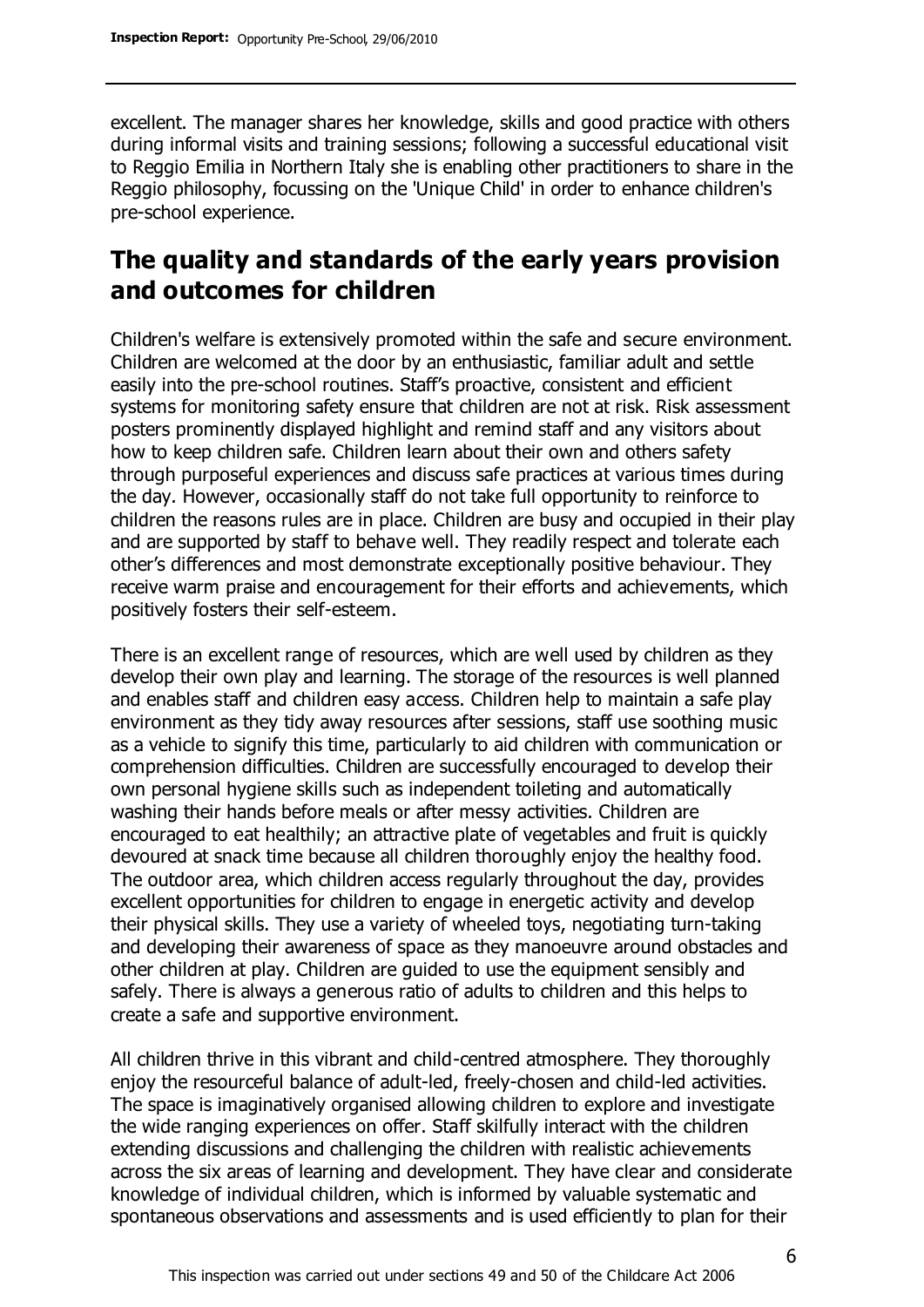next steps for future learning. Planning is very flexible and activities and experiences are adapted to reflect children's interests. For example, the relaxation area in the outdoor environment is developed into fairyland where children imaginatively make use of a range of resources to create roles and characters. Children develop an appreciation of the wider world as they explore cultural and religious events throughout the year and are introduced to unfamiliar foods from different countries and cultures. They access an excellent range of toys and resources, which reflect positive images of diversity and see a variety of simple words written in different languages displayed on posters.

Most children are confident speakers, encouraged by staff who provide effective explanations to children's questions and encourage meaningful conversation. They discuss topical subjects such as the world cup football games and their descriptions of where the games take place are recorded, showing their critical thinking skills. Those with communication difficulties are fully included in the sessions as staff use sign language, actions or pictorial images to convey messages. Children listen and respond very well to stories and enjoy looking at the wide variety of books on offer. They relish the many opportunities for mark making, for example, in the sand, drawing, painting and chalking outdoors. Some older children are able to write their own names on their art work whilst others form recognisable letters as they write shopping lists and notes for their parents.

Children's problem solving, reasoning and numeracy skills are fostered very well in practical contexts. They take part in interesting activities such as number treasure hunts to recognise and match numerals and use a variety of receptacles to collect water, using mathematical language as they experiment with volume and quantity. Attending Forest School activities provides children with superb opportunities to investigate and examine features of their local environment and seasonal changes, in addition to taking self-calculated risks in a controlled setting. Children are very creative, inspired by the Reggio approach to promote respect, responsibility, and community through exploration and discovery, children have daily opportunities to experiment with an array of natural materials and artefacts and to begin to capture their creations using a digital camera. Children delight in bringing 'found items' and scented flowers to add to the area and celebrate the use of their senses to appreciate the fragrance of herbs such as lavender in it's natural form and when added to the play dough. They are fully supported in their experiences by enthusiastic, caring and interested adults who very obviously enjoy being with the children and giving the very best.